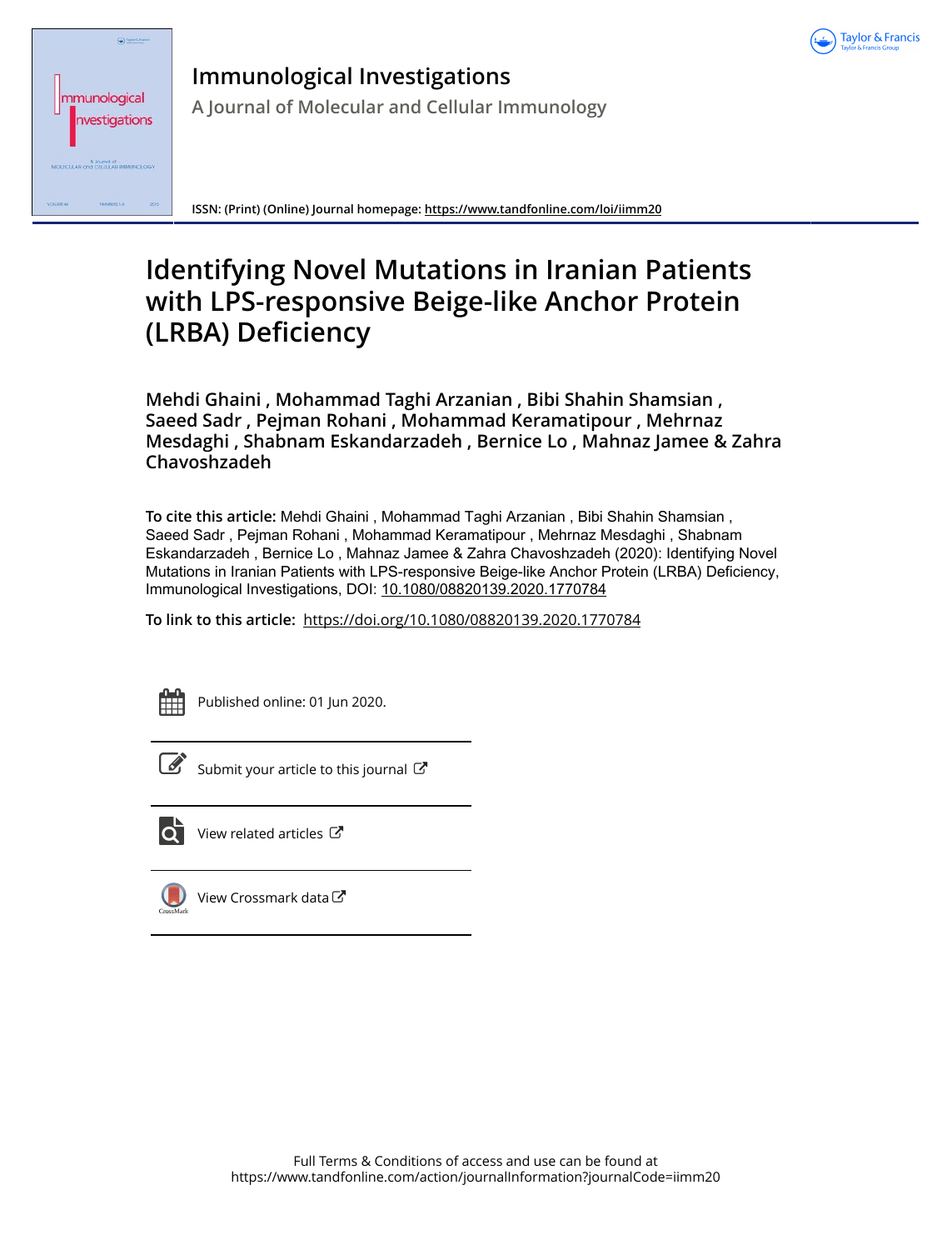

Check for updates

# **Identifying Novel Mutations in Iranian Patients with LPS-responsive Beige-like Anchor Protein (LRBA) Deficiency**

Mehdi Ghaini<sup>a</sup>, Mohammad Taghi Arzan[ia](#page-1-0)n<sup>b</sup>, Bibi Shahin Shamsian<sup>b</sup>, Saeed Sadr<sup>c</sup>, Pejman Rohani<sup>[d](#page-1-3)</sup>, Moh[a](#page-1-0)mmad Keramatipour<sup>e</sup>, Mehrnaz Mesdaghi<sup>a</sup>, Sh[a](#page-1-0)bnam Eskandarzadeh<sup>a</sup>, Bernice Lo<sup>f</sup>, Mahnaz Jamee<sup>g[,h](#page-1-6)</sup>, and Zahra Chavoshzadeh<sup>a</sup>

<span id="page-1-4"></span><span id="page-1-3"></span><span id="page-1-2"></span><span id="page-1-1"></span><span id="page-1-0"></span>almmunology and Allergy Department, Mofid Children's Hospital, Shahid Beheshti University of Medical Science, Tehran, Iran; <sup>b</sup>Department of Pediatric Hematology and Oncology, Mofid Children's Hospital, Shahid Beheshti University of Medical Science, Tehran, Iran; <sup>c</sup>Department of Pediatric Pulmonology, Mofid Children's Hospital, Shahid Beheshti University of Medical Science, Tehran, Iran; <sup>d</sup>Department of Pediatric Gastroenterology and Hepatology, Mofid Children's Hospital, Shahid Beheshti University of Medical Sciences, Tehran, Iran; e Department of Medical Genetics, School of Medicine, Tehran University of Medical Sciences, Tehran, Iran; <sup>f</sup>Department of Human Genetics, Research Branch, Sidra Medicine, Doha, Qatar; <sup>g</sup>Student Research Committee, Alborz University of Medical Sciences, Karaj, Iran; h Alborz Office of USERN, Universal Scientific Education and Research Network (USERN), Alborz University of Medical Sciences, Karaj, Iran

#### <span id="page-1-6"></span><span id="page-1-5"></span>**ABSTRACT**

LPS-responsive beige-like anchor protein (LRBA) deficiency is a monogenic primary immunodeficiency characterized by a heterogeneous spectrum of clinical manifestations associated with immune dysregulation. In this study, we reported clinical, immunologic, and genetic evaluation of two Iranian patients from unrelated families, both suffering from recurrent respiratory tract infections, failure to thrive, interstitial lung disease, autoimmune cytopenia, and hypogammaglobulinemia. Pulmonary abscess in one patient and persistent enteropathy in another were also observed. Further investigations revealed causative mutations in the exon (c.2166\_2766del) and intron (c.4730–3 T > G) of the *LRBA* gene. These results may provide further elucidation of the clinical phenotypes and responsible genetic factors of LRBA deficiency.

#### **KEYWORDS**

LPS-responsive beige-like anchor protein deficiency; LRBA; immune dysregulation: autoimmunity; enteropathy

#### **Introduction**

<span id="page-1-8"></span>LPS-responsive and beige-like anchor protein (LRBA) deficiency is a primary immunodeficiency caused by biallelic mutations in the *LRBA* gene leading to regulatory T cell defects and immune dysregulation (Azizi et al. [2018c](#page-6-0)). LRBA deficiency is characterized by a broad spectrum of clinical manifestations, predominantly including recurrent respiratory or gastrointestinal tract infections, autoimmunity, lymphoproliferative disorders, enteropathy, and allergic symptoms (Alkhairy et al. [2015](#page-6-1); Gamez-Diaz et al. [2016\)](#page-7-0).

<span id="page-1-9"></span><span id="page-1-7"></span>The most frequent laboratory findings include hypogammaglobulinemia, normal T cell counts, diminished numbers of regulatory T cells (Tregs) and natural killer cells, and B-cell

CONTACT Mahnaz Jamee **in a mahnaz.jamee@gmail.com ■** Student Research Committee, Alborz University of Medical Sciences, Karaj, Iran, Alborz Office of USERN, Universal Scientific Education and Research Network (USERN), Alborz University of Medical Sciences, Karaj, Iran

 $\bigoplus$  Supplemental data for this article can be accessed [here.](https://doi.org/10.1080/08820139.2020.1770784)

© 2020 Taylor & Francis Group, LLC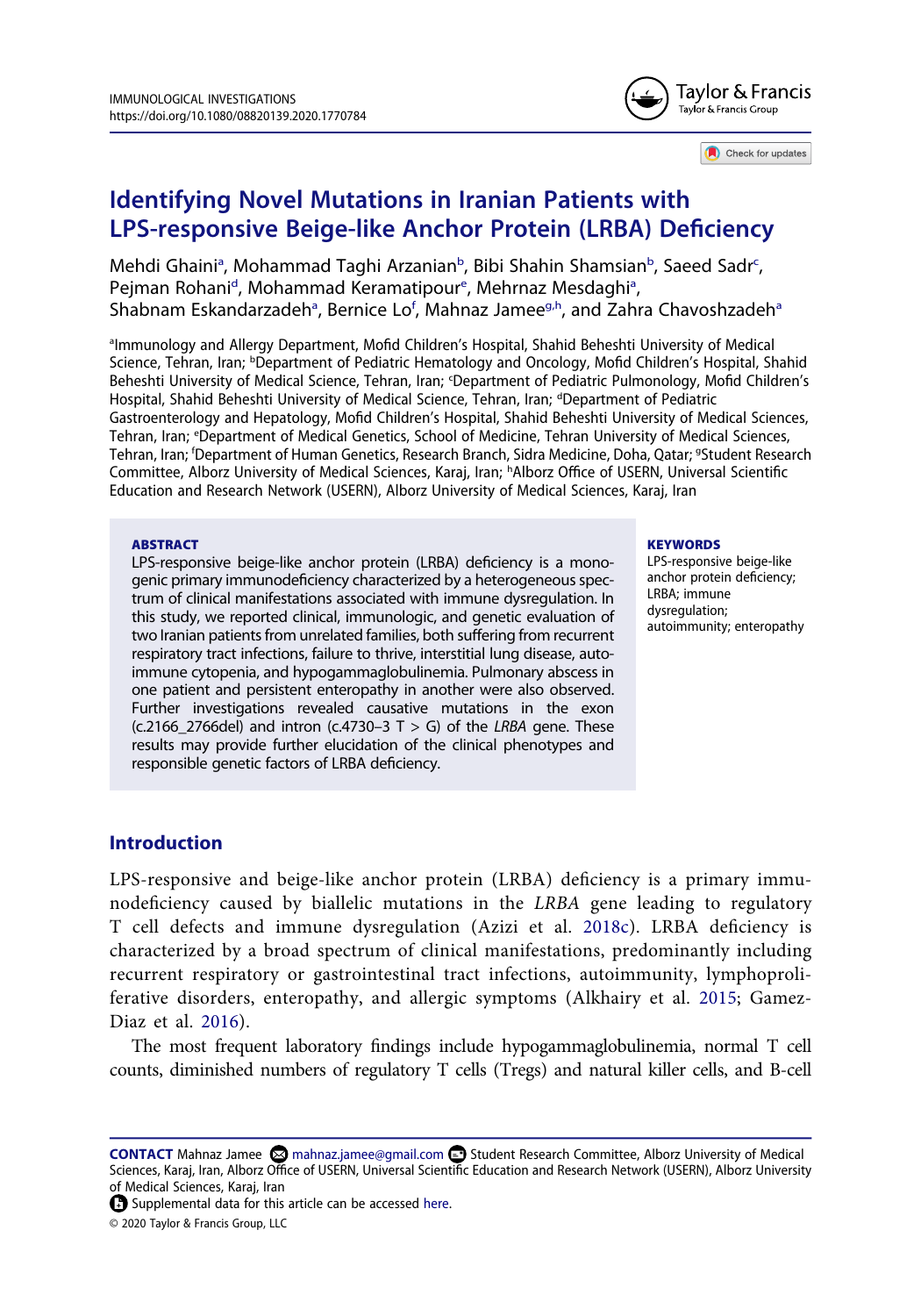<span id="page-2-0"></span>abnormalities (increased CD21low B cell count, and decreased number of class-switched memory B cells, marginal-zone B cells, and plasmablasts) (Cepika et al. [2018](#page-6-2); Habibi et al. [2019](#page-7-1)).

Here, we report on the novel clinical, immunological and genetic findings in two patients with LRBA deficiency, thereby extending the phenotypic description of this probably under-diagnosed disorder.

#### **Case presentation**

#### *Patient 1*

Patient 1 (P1) is a currently 19 years old boy born at term to non-consanguineous Iranian parents. The family history was unremarkable for primary immunodeficiencies. He had two episodes of febrile seizures at 6 and 8 months. The recurrent episodes of respiratory tract infections started at 3 years of age.

At age 7, his growth became stunted, and he developed splenomegaly and thrombocytopenia. Evans syndrome was diagnosed and four years later he underwent splenectomy.

He had no further complications until the age of 15, when he presented with productive cough, nausea and body itching. Based on the galactomannan antigen which was positive in serum and bronchial alveolar lavage (BAL), the pulmonary aspergillosis was suspected and successfully treated with amphotericin B and voriconazole. Primary immunodeficiency was suspected due to recurrent episodes of opportunistic infections, but initial basic immunologic screening yielded normal results with IgG = 520 mg/dL, IgM = 110 mg/dL, and IgA = 32 mg/dL.

At 18 years old, he presented with fever, cough, and hemoptysis. Patchy alveolar opacity and pleural effusion were observed in CXR (chest X-ray) and evidence of porta hepatis and para-aortic lymphadenopathies were identified in chest CT scan. Smear testing and microscopy for the mycobacterium were negative. BAL culture was positive for gram-positive cocci and BAL fluid was positive for Epstein–Barr virus (EBV) and Cytomegalovirus (CMV). Finally, the diagnosis of a lung abscess was made, resulting in a right lung lobectomy (right lower lobe). He recovered but was subsequently re-admitted with productive cough, fever and chills, myalgia, and dyspnea. Upon physical examination, patchy hypopigmented lesions in the lumbar region and limbs, suggestive of vitiligo, were detected. He suffered from recurrent episodes of respiratory tract infections and started to develop interstitial lung disease.

The laboratory evaluation identified leukocytosis associated with hypogammaglobulinemia and low IgG and IgA levels assessed by nephelometry. The lymphocyte subsets were within the normal range except for the low blood levels of B cells. He had poor specific antibody response to diphtheria and tetanus vaccines (Table S1).

Finally, the diagnosis of hyper IgM (HIgM) syndrome was established. The initial management of P1 included intravenous immunoglobulin (IVIg) substitution and rituximab, which resulted in the improvement of lung disease and coombs positive hemolytic anemia and also the normalization of immunoglobulins.

<span id="page-2-1"></span>Whole exome sequencing and subsequent computational analysis of patient 1 (P1) revealed a homozygous c4730-3 T > G mutation in intron 29 of the *LRBA* gene, which was considered as a variant of uncertain significance (VUS) according to the American College of Medical Genetics and Genomics (ACMG) guidelines for variant interpretation (Richards et al. [2015\)](#page-7-2). His parents and sibling were also heterozygous for the same mutation, validated by PCR-sanger sequencing (Figure S1).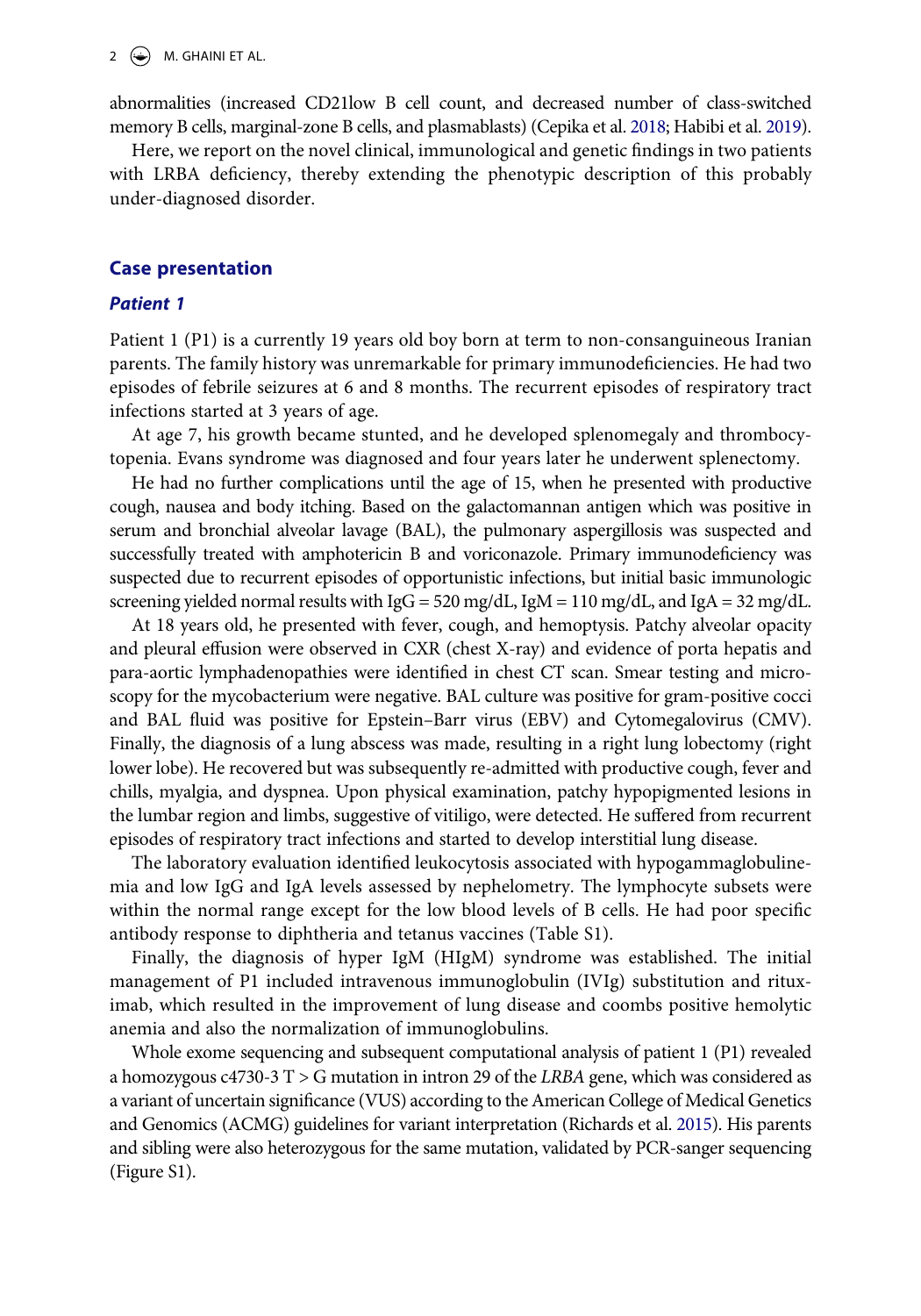After obtaining this molecular diagnosis, the treatment with IVIg was continued at a dose of 600 mg/kg which led to remarkable improvement in his clinical manifestations.

#### *Patient 2*

<span id="page-3-0"></span>Patient 2 (P2) [P72 in (Tesch et al. [2019\)](#page-7-3)] is a now 5 years old girl, born to consanguineous healthy parents. Her female sibling was dead at the age of 2 years old following ascites, hepatosplenomegaly, and thrombocytopenia. There was also a history of sensorineural hearing loss in her relatives.

She presented at 6 months of age with generalized edema involving the face, eyelid and lower limbs, thrombocytopenia, splenomegaly and macular rash in lower limbs following the use of a multivitamin drug. This condition was assumed to be a drug allergy and she was treated with prednisolone; however, thrombocytopenia persisted.

At the age of 2, she was diagnosed with immune thrombocytopenic purpura (ITP) and intravenous immunoglobulin was started. Meanwhile, she experienced multiple episodes of pneumonia.

Four months later, she was re-admitted with diarrhea and suspected protein-losing enteropathy. In the endoscopy, esophagitis, varioliform pan erosive gastritis and atrophic duodenitis were detected. In the histopathology, the lamina propria of the gastric mucosa was severely infiltrated with inflammatory cells, mainly eosinophils, neutrophils, and lymphoid aggregates. Lymphoid follicles were increased and glandular cells in the gastric mucosa showed large eosinophilic intranuclear inclusions, suggestive of CMV but not confirmed. Human leukocyte antigen (HLA) typing was performed which revealed negative HLA DQ2 and DQ8 and celiac disease was ruled out. She was admitted several times due to hypoalbuminemia and received albumin transfusion.

At the age of 3, she presented with respiratory distress requiring airway intubation. On admission, she had growth failure, tachypnea, bilateral rhonchi, and fine crackles. In CXR, evidence of bilateral pleural effusion, cardiomegaly, pulmonary artery dilation, interlobular septal thickening, and patchy consolidation were observed and she was diagnosed to have interstitial lung disease (ILD). She also had generalized osteopenia and flexion deformity in her fingers.

Immunological investigations showed leukocytosis, thrombocytopenia, with normal immunoglobulin phenotype and lymphocyte subsets found through flow cytometry. Lymphocyte transformation tests (LTT) for phytohemagglutinin (PHA), Bacillus Calmette-Guérin (BCG) and candida were normal and specific antibody response to diphtheria and tetanus vaccines were both insufficient (Table S1).

The whole-exome sequencing showed a novel homozygous deletion of 5 exons (exons 18–22, c.2166\_2766del) in the *LRBA* gene, leading to a frameshift mutation and premature stop codon (p. V723SfsX25). The homozygous status of this variant was also confirmed by quantitative PCR (Q-PCR) (Figure S2). Her parents were heterozygous for the deletion. The patient received IVIG and Rituximab and was a candidate for hematopoietic stem cell transplantation (HSCT). Now, she is in relatively good and stable health condition; however, her protein-losing enteropathy persists.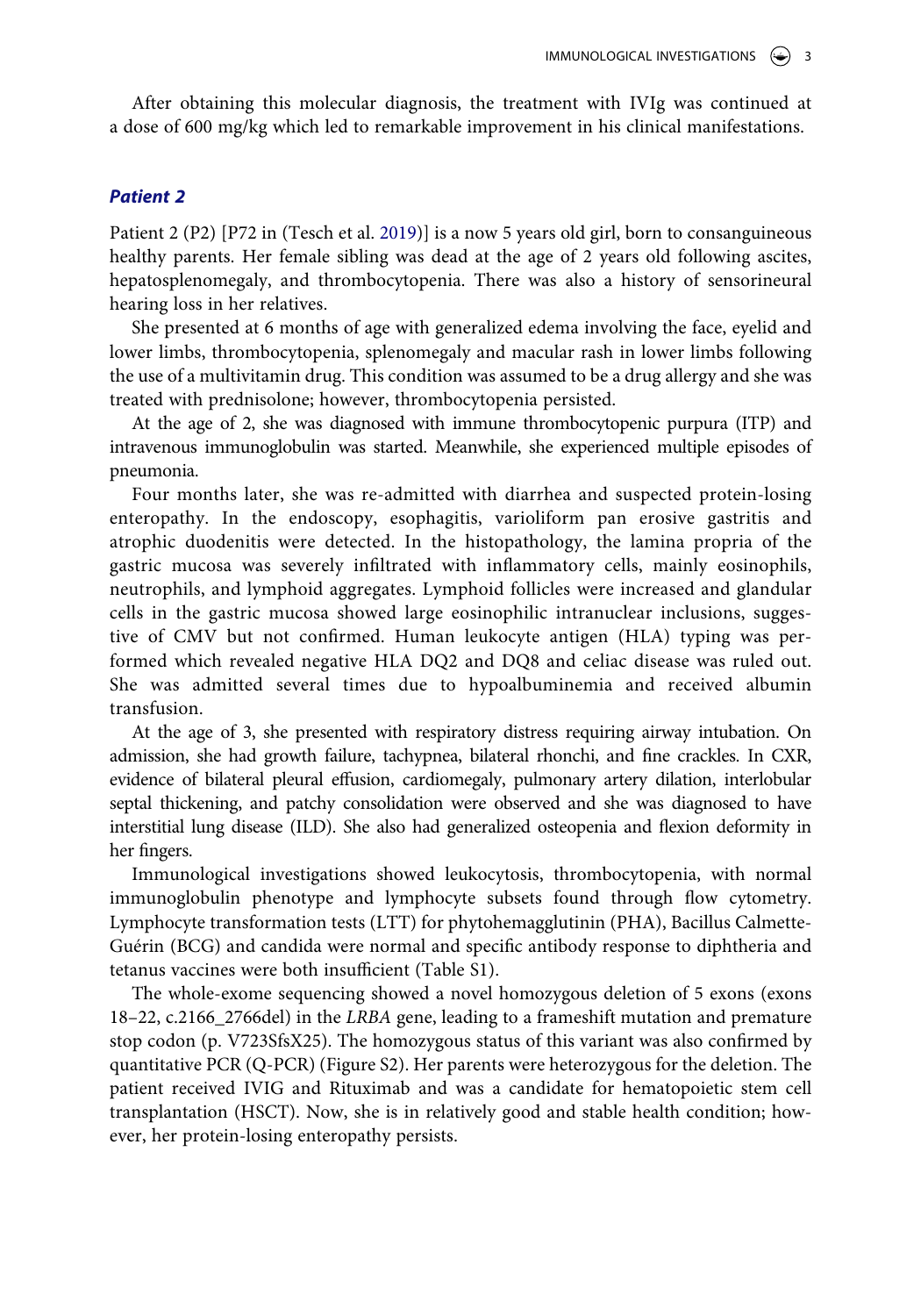## **Discussion**

<span id="page-4-8"></span><span id="page-4-2"></span>LPS-responsive beige-like anchor protein (LRBA) deficiency is a monogenic primary immunodeficiency now categorized as a disease of immune dysregulation with autoimmunity (Bousfiha et al. [2017\)](#page-6-3). LRBA interacts with the cytoplasmic tail of CTLA-4 (Cytotoxic T-Lymphocyte Antigen 4), regulates the recycling of CTLA-4 from endosomes to the cell membrane and protects it from lysosomal degradation (Lo et al. [2015](#page-7-4); Martinez Jaramillo and Trujillo-Vargas [2018](#page-7-5)). CTLA-4 outcompetes the costimulatory molecule CD28 for the specific ligation of CD80 and CD86 and inhibits self-reactive T cell activation after antigen recognition (Lo and Abdel-Motal [2017](#page-7-6)). Therefore, bi-allelic *LRBA* mutations that lead to an insufficient amount of CTLA-4 are accompanied by disruption of immune homeostasis and autoimmunity (Azizi et al. [2018c](#page-6-0)).

<span id="page-4-7"></span><span id="page-4-1"></span>LRBA deficiency presents with a heterogeneous spectrum of clinical manifestations including recurrent infections, autoimmunity, lymphoproliferation, chronic diarrhea, and hypogammaglobulinemia (Azizi et al. [2018b](#page-6-4); Gamez-Diaz et al. [2016](#page-7-0)). Autoimmunity (42%) and chronic diarrhea (27%) have been observed as the first presentations of the disease in most of the LRBA deficient patients (Habibi et al. [2019\)](#page-7-1); however, in a longitudinal study of 17 Iranian patients, respiratory tract infections were the most common presentations in 41.2% of affected individuals (Azizi et al., [2017a\)](#page-6-5). Non-infectious, immune-mediated pulmonary manifestations including interstitial lung disease (ILD), ground glass opacities and lung nodules have been reported with various degrees of frequency, ranging from 6% to 38% of LRBA deficient patients (Azizi et al., [2017a;](#page-6-5) Alkhairy et al. [2015;](#page-6-1) Gamez-Diaz et al. [2016](#page-7-0); Shamriz et al. [2018\)](#page-7-7). Both of our patients were also found to have evidence of ILD including septal thickening, heterogeneous attenuation pattern, and patchy opacities.

<span id="page-4-11"></span><span id="page-4-10"></span><span id="page-4-4"></span><span id="page-4-3"></span>Predisposition to opportunistic infections is a common finding in immunodeficient individuals (Cunha et al. [2011](#page-6-6)). Invasive pulmonary aspergillosis often presents with nonspecific symptoms including fever, cough, dyspnea, chest pain and hemoptysis (Chotirmall et al. [2013\)](#page-6-7) In this study, P1 suffered from pulmonary aspergillosis and Massaad et al. reported two LRBA deficient patients suffering from aspergillus pneumonia (Massaad et al. [2016](#page-7-8)). The prevalence of invasive aspergillosis is particularly high in patients with chronic granulomatous disease (CGD), autosomal dominant (AD) hyper IgE syndrome (HIES), AD GATA2 deficiency, AD or autosomal recessive (AR) severe congenital neutropenia (SCN), and AR type I leukocyte adhesion deficiency (CD18 deficiency) (Lanternier et al. [2013](#page-7-9)). However, it is not a common finding in LRBA deficiency.

<span id="page-4-6"></span>As described earlier, P1 was complicated with pulmonary abscess and underwent right lung lobectomy. Although abscess formation is not a common complication in LRBA deficient individuals, there are some reports of brain (Azizi et al., [2017a\)](#page-6-5), jaw (Eren Akarcan et al. [2018;](#page-6-8) Lopez-Herrera et al. [2012](#page-7-10)), dental (Alkhairy et al. [2015](#page-6-1)), and psoas muscle (Alkhairy et al. [2015](#page-6-1)) abscesses in these patients.

<span id="page-4-9"></span><span id="page-4-5"></span><span id="page-4-0"></span>Allergic disorders are uncommon findings in LRBA deficiency (Habibi et al. [2019](#page-7-1)) and mostly include atopic dermatitis (Azizi et al., [2017a;](#page-6-5) Alkhairy et al. [2015;](#page-6-1) Gamez-Diaz et al. [2016](#page-7-0); Kostel Bal et al. [2017](#page-7-11)), urticaria (Azizi et al., [2017a](#page-6-5); Kostel Bal et al. [2017](#page-7-11)), allergic enteropathy (Eren Akarcan et al. [2018\)](#page-6-8), food allergy, and insect sting allergy (Azizi et al., [2017a\)](#page-6-5). In this study, drug allergy was the initial presentation in P2, which was associated with edema, organomegaly, thrombocytopenia and macular rash, and was responsive to corticosteroids. However, the prevalence of allergic conditions in LRBA deficiency does not seem to exceed the rate in the normal population.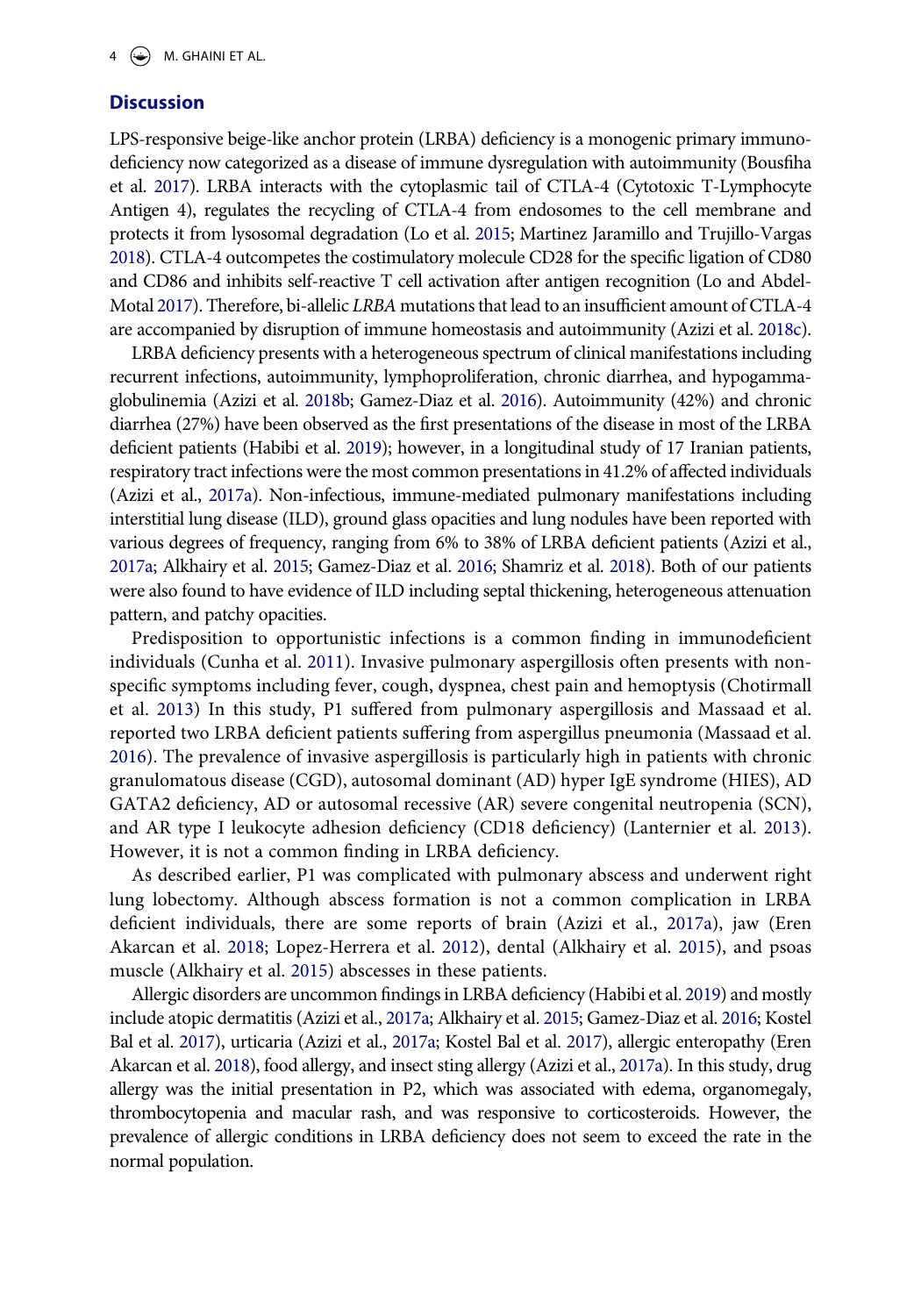<span id="page-5-8"></span><span id="page-5-5"></span>Previous studies have shown that LRBA deficiency can be associated with hearing loss (Gamez-Diaz et al. [2016](#page-7-0)). In some patients, this can be attributed to the complication of otitis media (Alkhairy et al. [2015](#page-6-1)), but in others, no definite etiology has been proposed (Bakhtiar et al. [2016;](#page-6-9) Li et al. [2018](#page-7-12); Lo et al. [2015;](#page-7-4) Vogl et al. [2017](#page-7-13)). Recently, Vogl et al. showed that LRBA knockout mice develop progressive sensorineural hearing loss following the instability of hair cell stereociliary bundles and reduced hair cell receptor potential (Vogl et al. [2017\)](#page-7-13). Our patient, P2, was not complicated with hearing abnormalities, but several members of her family had a history of deafness. Although molecular studies were not performed on her relatives, we speculate that LRBA deficiency may predispose affected patients to progressive sensorineural hearing impairment. However, further studies are required to evaluate this genotype-phenotype relationship.

<span id="page-5-7"></span><span id="page-5-1"></span>In the current study, both patients suffered from poor specific antibody response. Low vaccine titers in patients with LRBA deficiency have been reported in the literature (Azizi et al., [2017a;](#page-6-5) Azizi et al. [2018a;](#page-6-10) Eren Akarcan et al. [2018;](#page-6-8) Gamez-Diaz et al. [2016;](#page-7-0) Lo et al. [2015;](#page-7-4) Soler-Palacin et al. [2018\)](#page-7-14), which can be attributed to the hypogammaglobulinemic state and class switch defect. One study has suggested this to be due to plasma cell dysfunction rather than plasma cell deficiency, as normal formation of germinal center and plasma cells have been observed despite agammaglobulinemia (Al Sukaiti et al. [2017\)](#page-6-11).

<span id="page-5-0"></span>High serum levels of IgM, as in P1, have been observed in other reported LRBA deficient individuals (Azizi et al., [2017a;](#page-6-5) Al Sukaiti et al. [2017](#page-6-11); Eren Akarcan et al. [2018](#page-6-8); Gamez-Diaz et al. [2016](#page-7-0)). Therefore, it is recommended to consider immune dysregulative PIDs such as LRBA deficiency as a differential diagnosis for patients with hyper IgM phenotype.

Overall, intravenous immunoglobulins, systemic corticosteroid, and immunosuppressive and biological agents can result in the improvement of clinical manifestations (Azizi et al. [2018c\)](#page-6-0). However, the protein losing enteropathy in P2 persisted despite using intravenous immunoglobulins. The most effective therapy for inflammatory enteropathy in LRBA deficient individuals has not been defined yet. Recently, the use of Sirolimus as an alternative agent for the treatment of intractable enteropathies has been introduced (Azizi et al. [2017b\)](#page-6-12).

<span id="page-5-4"></span><span id="page-5-2"></span>In another study, abatacept (CTLA-4-Ig) has been proposed as an effective targeted therapy for autoimmune manifestations, with more favorable outcomes when received at weekly intervals (Kiykim et al. [2019](#page-7-15); Lo et al. [2015](#page-7-4)). However, the effect of long term use of abatacept alone or in combination with other biologics on inflammatory bowel disorders and associated unfavorable outcomes, such as intestinal norovirus infections, should be further investigated (Shouval et al. [2018\)](#page-7-16).

<span id="page-5-6"></span><span id="page-5-3"></span>However, for patients who do not respond to conventional therapies, HSCT provides a promising treatment (Bakhtiar et al. [2016](#page-6-9); Habibi et al. [2019;](#page-7-1) Tesch et al. [2019](#page-7-3)).

#### **Acknowledgments**

We thank Professor Sophie Hambleton and her professional team at Newcastle University and Mohammad Keramatipour at Pishgamlab laboratory for assistance with genetic analyses.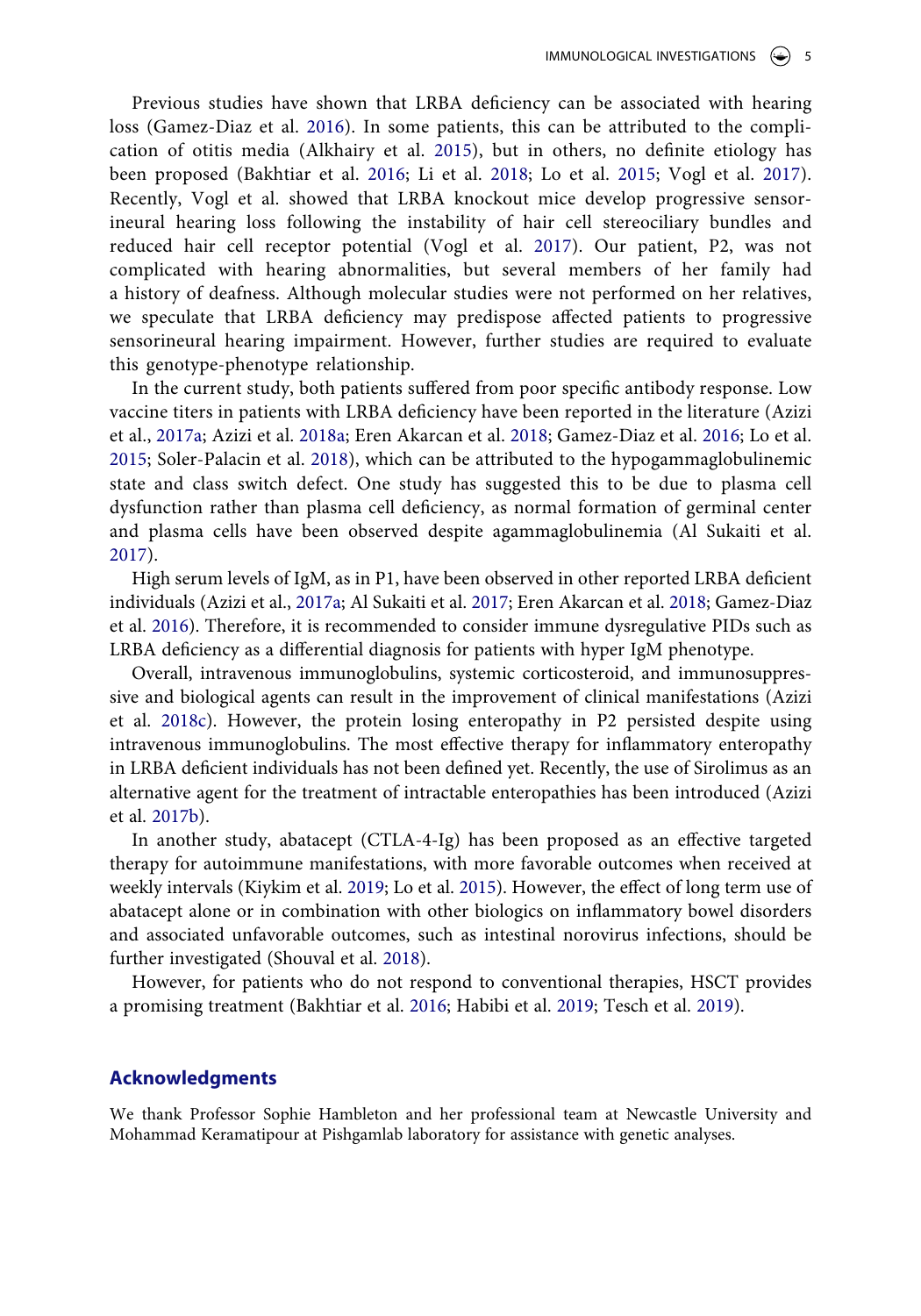#### **Disclosure statement**

The authors declare that they have no conflict of interest.

#### **Ethics statement**

Informed consent was obtained from the parents of the patients prior to being included in the study.

## **References**

- <span id="page-6-11"></span>Al Sukaiti N, Abdelrahman K, Alshekaili J, Al Oraimi S, Al Sinani A, Al Rahbi N, Cho V, Field M, Cook MC. [2017](#page-5-0). Agammaglobulinaemia despite terminal B-cell differentiation in a patient with a novel LRBA mutation. Clin Transl Immunology. 6(5):e144.
- <span id="page-6-1"></span>Alkhairy OK, Abolhassani H, Rezaei N, Fang M, Andersen KK, Chavoshzadeh Z, Mohammadzadeh I, El-Rajab MA, Massaad M, Chou J, et al. [2015](#page-1-7). Spectrum of phenotypes associated with mutations in LRBA. J Clin Immunol. 36(1):33–45.
- <span id="page-6-10"></span>Azizi G, Abolhassani H, Habibi S, Rahamooz T, Mohammadi H, Jafarnezhad-Ansariha F, Mortazavi-Jahromi SS, Yazdani R, Aghamohammadi A. [2018a](#page-5-1). Two faces of LRBA deficiency in siblings: hypogammaglobulinemia and normal immunoglobulin levels. J Investig Allergol Clin Immunol. 28(1):48–50.
- <span id="page-6-5"></span>Azizi G, Abolhassani H, Mahdaviani SA, Chavoshzadeh Z, Eshghi P, Yazdani R, Kiaee F, Shaghaghi M, Mohammadi J, Rezaei N, et al. [2017a.](#page-4-0) Clinical, immunologic, molecular analyses and outcomes of iranian patients with LRBA deficiency: A longitudinal study. Pediatr Allergy Immunol. 28(5):478–84.
- <span id="page-6-12"></span>Azizi G, Abolhassani H, Yazdani R, Mohammadikhajehdehi S, Parvaneh N, Negahdari B, Mohammadi J, Aghamohammadi A. [2017b](#page-5-2). New therapeutic approach by sirolimus for enteropathy treatment in patients with LRBA deficiency. Eur Ann Allergy Clin Immunol. 49 (5):235–39.
- <span id="page-6-4"></span>Azizi G, Abolhassani H, Zaki-Dizaji M, Habibi S, Mohammadi H, Shaghaghi M, Yazdani R, Anaya JM, Rezaei N, Hammarstrom L, et al. [2018b.](#page-4-1) Polyautoimmunity in patients with LPS-responsive beige-like anchor (LRBA) deficiency. Immunol Invest. 47(5):457–67.
- <span id="page-6-0"></span>Azizi G, Yazdani R, Rae W, Abolhassani H, Rojas M, Aghamohammadi A, Anaya JM. [2018c](#page-1-8). Monogenic polyautoimmunity in primary immunodeficiency diseases. Autoimmun Rev. 17 (10):1028–39.
- <span id="page-6-9"></span>Bakhtiar S, Ruemmele F, Charbit-Henrion F, Levy E, Rieux-Laucat F, Cerf-Bensussan N, Bader P, Paetow U. [2016](#page-5-3). Atypical manifestation of lps-responsive beige-like anchor deficiency syndrome as an autoimmune endocrine disorder without enteropathy and immunodeficiency. Front Pediatr. 4:98.
- <span id="page-6-3"></span>Bousfiha A, Jeddane L, Picard C, Ailal F, Bobby Gaspar H, Al-Herz W, Chatila T, Crow YJ, Cunningham-Rundles C, Etzioni A, et al. [2017.](#page-4-2) The 2017 IUIS phenotypic classification for primary immunodeficiencies. J Clin Immunol. 38(1):129–43.
- <span id="page-6-2"></span>Cepika AM, Sato Y, Liu JM, Uyeda MJ, Bacchetta R, Roncarolo MG. [2018](#page-2-0). Tregopathies: monogenic diseases resulting in regulatory T-cell deficiency. J Allergy Clin Immunol. 142(6):1679–95.
- <span id="page-6-7"></span>Chotirmall SH, Al-Alawi M, Mirkovic B, Lavelle G, Logan PM, Greene CM, Mcelvaney NG. [2013](#page-4-3). Aspergillus-associated airway disease, inflammation, and the innate immune response. Biomed Res Int. 2013:723129.
- <span id="page-6-6"></span>Cunha C, Aversa F, Bistoni G, Casagrande A, Rodrigues F, Romani L, Carvalho A. [2011](#page-4-4). Immunogenetic profiling to predict risk of invasive fungal diseases: where are we now? Immunol Invest. 40(7–8):723–34.
- <span id="page-6-8"></span>Eren Akarcan S, Edeer Karaca N, Aksu G, Aykut A, Yilmaz Karapinar D, Cetin F, Aydinok Y, Azarsiz E, Gambineri E, Cogulu O, et al. [2018](#page-4-0). Two male siblings with a novel LRBA mutation presenting with different findings of IPEX syndrome. JMM Case Rep. 5(10):e005167.